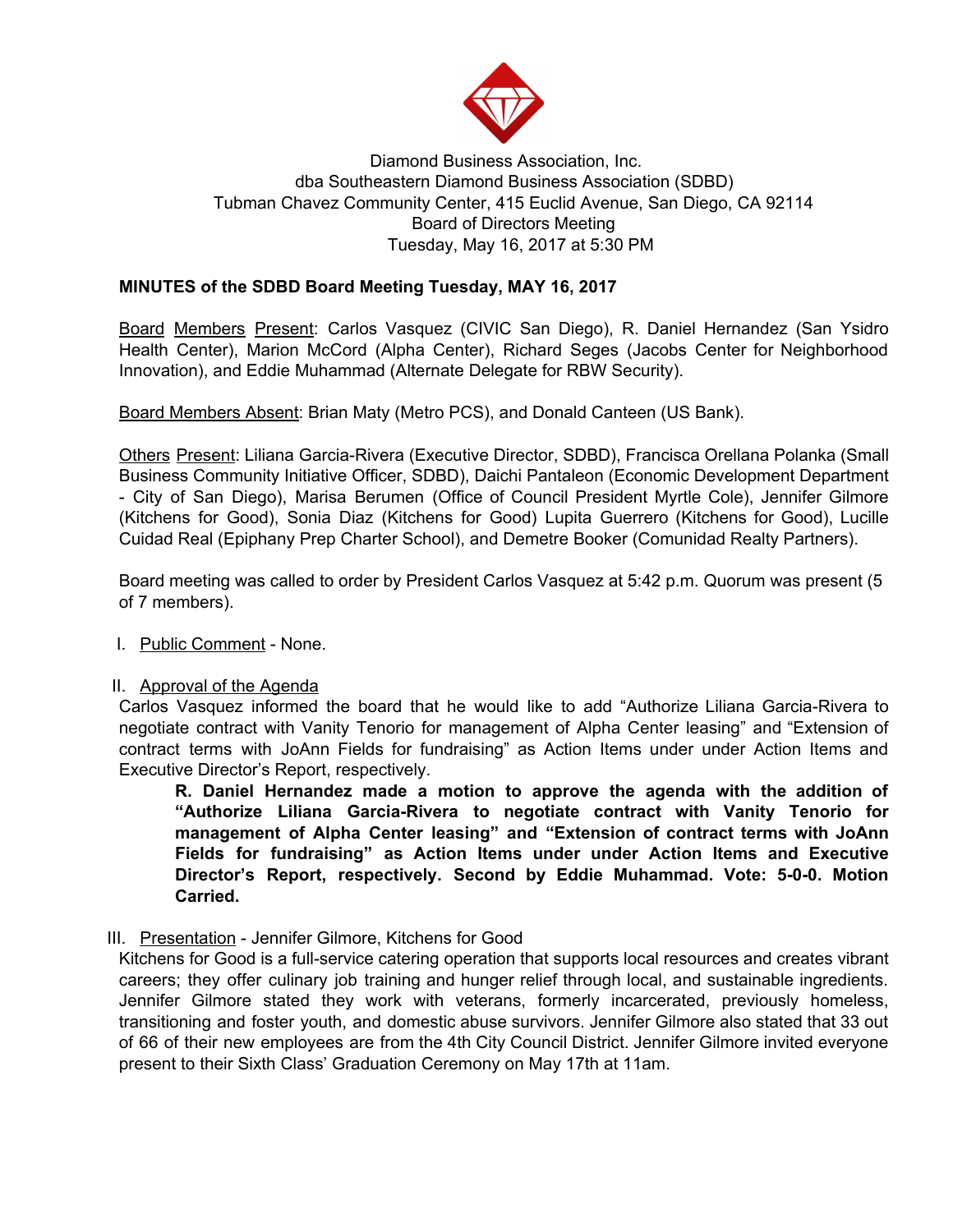- IV. Consent Agenda
	- Approval of Board Meeting Minutes of April 25, 2017; and
	- Approval of Associate Memberships for Demetre Booker, Jr. from Comunidad Realty Partners and Lucille Cuidad de Real from Epiphany Prep Charter School. **R. Daniel Hernandez made a motion to approve the Consent Agenda. Second by Richard Seges. Vote: 5-0-0. Motion Carried.**

## V. Nominations Committee Report - R. Daniel Hernandez

R. Daniel Hernandez, Chair of the Nominations Committee Chair, reported that the committee met on Wednesday, May 17th and that the following nominations were submitted:

- Marion McCord was nominated by R. Daniel Hernandez; Marion McCord accepted.
- Hugh Muhammad was nominated by Carlos Vasquez; Hugh Muhammad accepted.
- Brian Maty was nominated by Marion McCord; Brian Maty accepted.

R. Daniel Hernandez solicited nominations from the floor before making a motion to close nomination.

**R. Daniel Hernandez made a motion to 1) close nominations, adopt a slate of candidates, and order preparation of a written ballot and 2) appoint an Election Committee to include Secretary and Elizabeth Studebaker or other Economic Development Staff Member. Second by Marion McCord. Vote: 5-0-0. Motion Carried.**

## VI. Action Items

Ratification of Agreement between National CORE and Diamond Business Association for Alpha Center - Liliana Garcia-Rivera went over the Preliminary Budget for the operations of the Alpha Center. Liliana Garcia-Rivera discussed the many uses for this site including the potential for fundraising for the BID as well as other groups. Liliana Garcia-Rivera explained the idea for community building by inviting five neighborhood councils/groups from the Diamond neighborhoods that are the most active to collaborate on fundraiser. She also described potential events that the BID can do to engage our business members such as a Battle of the Barbers or Wedding/XV Expo. Richard Seges asked to see a business plan for this endeavor.

**R. Daniel Hernandez made a motion to Ratification of Agreement between National CORE and Diamond Business Association for Alpha Center. Second by Eddie Muhammad. Vote: 4-1-0. Richard Seges abstained. Motion Carried.**

Authorize Liliana Garcia-Rivera to negotiate contract with Vanity Tenorio for management of Alpha Center leasing - Liliana Garcia-Rivera stated SDBD staff is focused on other projects, thus we need to hire someone to manage all the calls and schedule events for the Alpha Center rentals. Liliana Garcia-Rivera explained Vanity Tenorio is qualified and perfect for this.

**Eddie Muhammad made a motion to Authorize Liliana Garcia-Rivera to negotiate contract with Vanity Tenorio for management of Alpha Center leasing. Second by R. Daniel Hernandez. Vote: 4-1-0. Richard Seges abstained. Motion Carried.**

Authorization to enter into Lease Agreement with Chelsea for Ouchi Courtyard - Liliana Garcia-Rivera stated tenant improvements will be paid for by Chelsea and completed by July. R. Daniel Hernandez stated he would like to see a marketing strategy plan before voting. Richard Seges stated he wants to read the lease agreement before voting on this. Richard Seges asked board to table this vote and requested to have a Special Meeting to review agreement once it is finalized in order to make an informed decision and vote.

**The Board agreed to table this matter and hold a Special Meeting at a later time.**

Authorization to enter into Agreement with Gary Stevens of the Delfonics - Liliana Garcia-Rivera stated that Patricia Murray from ERRRVERiBODY Line Dancers, Diamond Street Festival Committee Member, is leading the fundraising efforts to bring the Delfonics to the festival. Liliana Garcia-Rivera stated that Patricia Murray has already raised \$1,000 and her fundraising efforts include a "Straight Outta District 4" T-Shirt fundraiser and a Line Dancing Workshop Series at the Alpha Center. Patricia